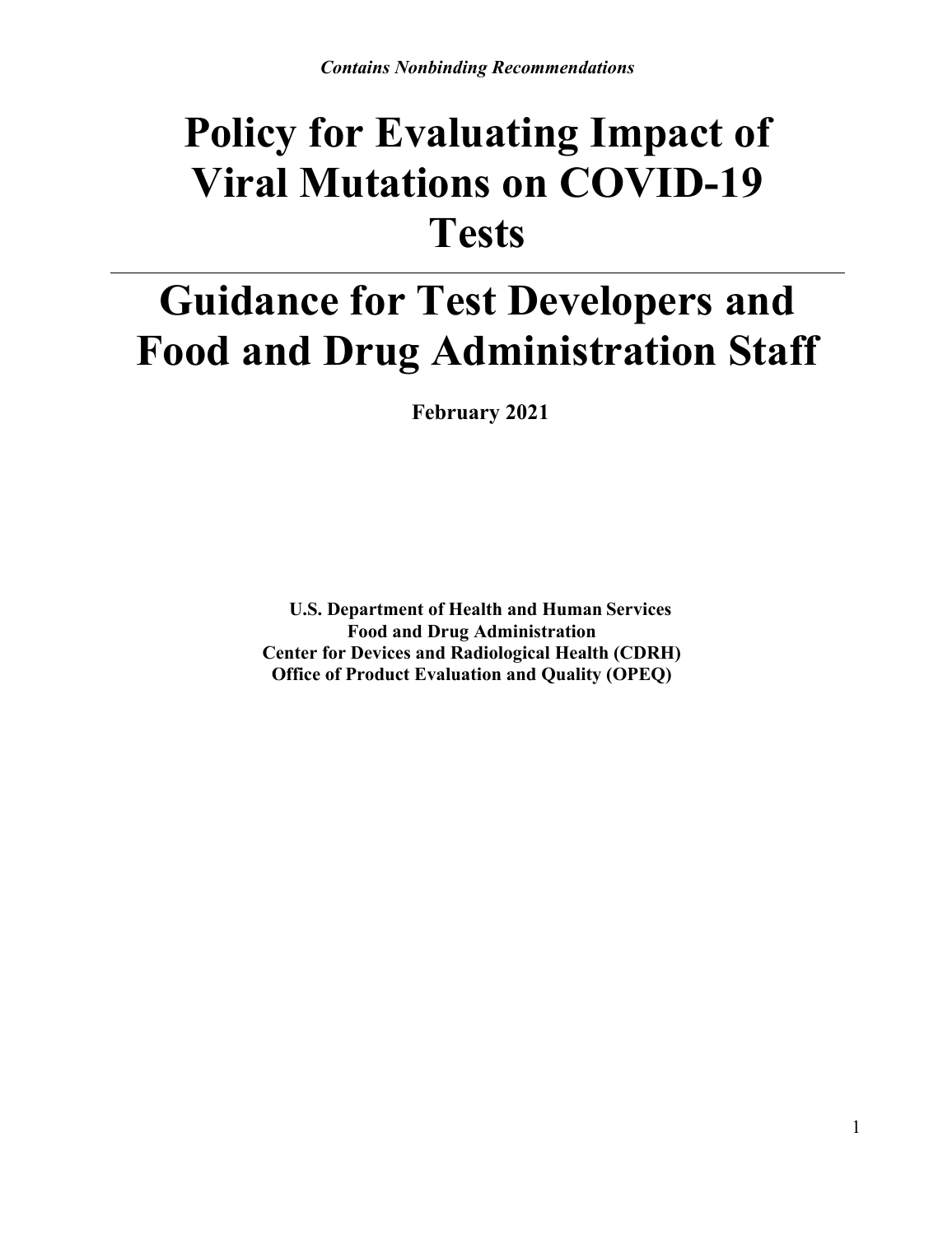## **Preface**

## **Public Comment**

This guidance is being issued to address the Coronavirus Disease 2019 (COVID-19) public health emergency. This guidance is being implemented without prior public comment because the Food and Drug Administration (FDA or Agency) has determined that prior public participation for this guidance is not feasible or appropriate (see section  $701(h)(1)(C)$  of the Federal Food, Drug, and Cosmetic Act (FD&C Act) (21 U.S.C. 371(h)(1)(C)) and 21 CFR  $10.115(g)(2)$ ). This guidance document is being implemented immediately, but it remains subject to comment in accordance with the Agency's good guidance practices.

Comments may be submitted at any time for Agency consideration. Submit written comments to the Dockets Management Staff (HFA-305), Food and Drug Administration, 5630 Fishers Lane, Rm. 1061, Rockville, MD 20852. Submit electronic comments to [https://www.regulations.gov.](https://www.regulations.gov/) All comments should be identified with the docket number FDA-2020-D-0987 and complete title of the guidance in the request.

## **Additional Copies**

Additional copies are available from the FDA website titled "COVID-19-Related Guidance Documents for Industry, FDA Staff, and Other Stakeholders," *available at* [https://www.fda.gov/emergency-preparedness-and-response/mcm-issues/covid-19-related](https://www.fda.gov/emergency-preparedness-and-response/mcm-issues/covid-19-related-guidance-documents-industry-fda-staff-and-other-stakeholders)[guidance-documents-industry-fda-staff-and-other-stakeholders](https://www.fda.gov/emergency-preparedness-and-response/mcm-issues/covid-19-related-guidance-documents-industry-fda-staff-and-other-stakeholders), the FDA website titled "Search for FDA Guidance Documents," *available at* [https://www.fda.gov/regulatory](https://www.fda.gov/regulatory-information/search-fda-guidance-documents)[information/search-fda-guidance-documents](https://www.fda.gov/regulatory-information/search-fda-guidance-documents), and the FDA website titled "COVID-19-Related Guidance Documents for Industry, FDA Staff, and Other Stakeholders," *available at* [https://www.fda.gov/emergency-preparedness-and-response/coronavirus-disease-2019-covid-](https://www.fda.gov/emergency-preparedness-and-response/coronavirus-disease-2019-covid-19/covid-19-related-guidance-documents-industry-fda-staff-and-other-stakeholders)[19/covid-19-related-guidance-documents-industry-fda-staff-and-other-stakeholders.](https://www.fda.gov/emergency-preparedness-and-response/coronavirus-disease-2019-covid-19/covid-19-related-guidance-documents-industry-fda-staff-and-other-stakeholders) You may also send an e-mail request to [CDRH-Guidance@fda.hhs.gov](mailto:CDRH-Guidance@fda.hhs.gov) to receive an additional copy of the guidance. Please include the document number 21004 and complete title of the guidance in the request.

## **Questions**

For questions about this document, contact [CDRH-EUA-Templates@fda.hhs.gov](mailto:CDRH-EUA-Templates@fda.hhs.gov).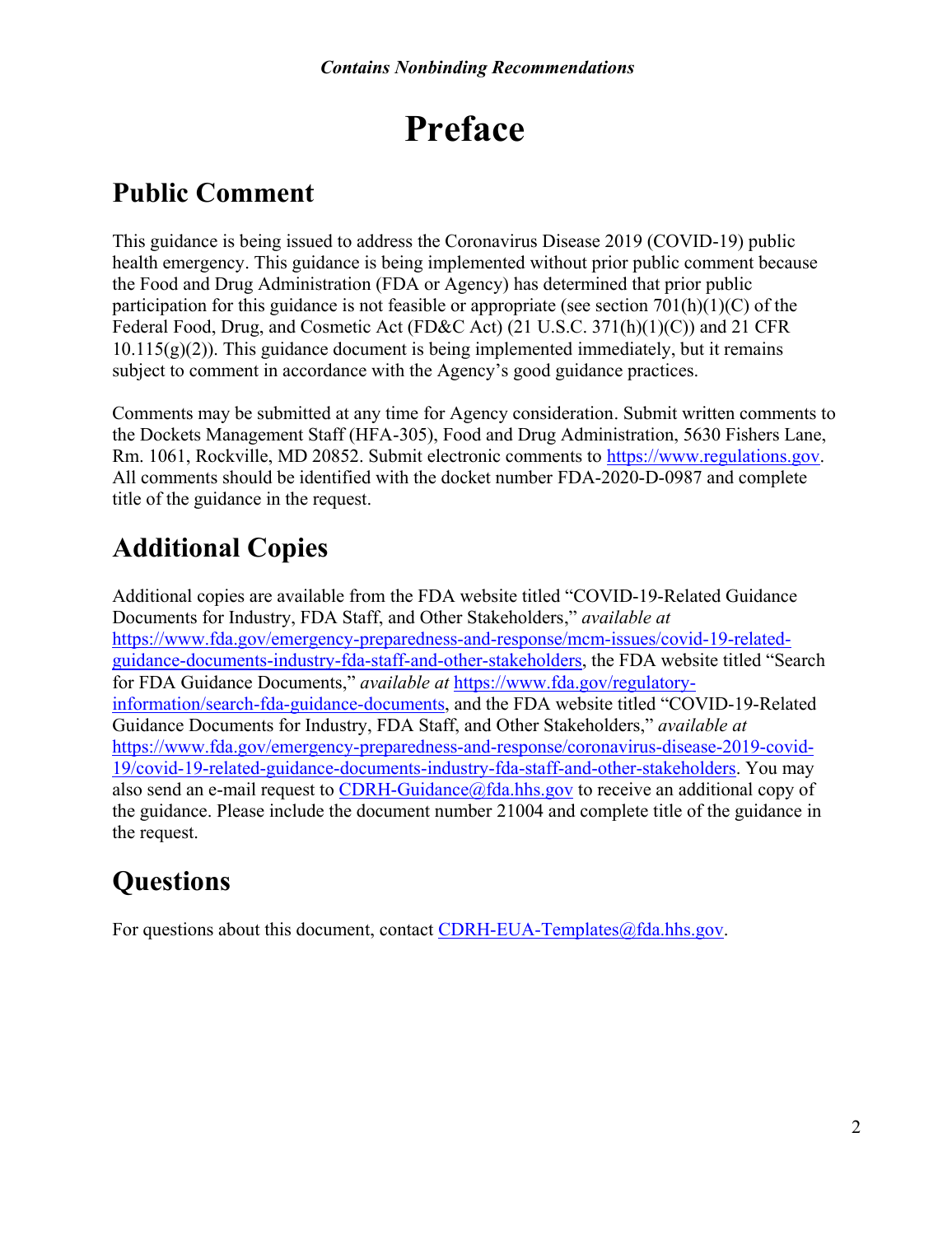## **Table of Contents**

| $\mathbf{B}$ |  |
|--------------|--|
|              |  |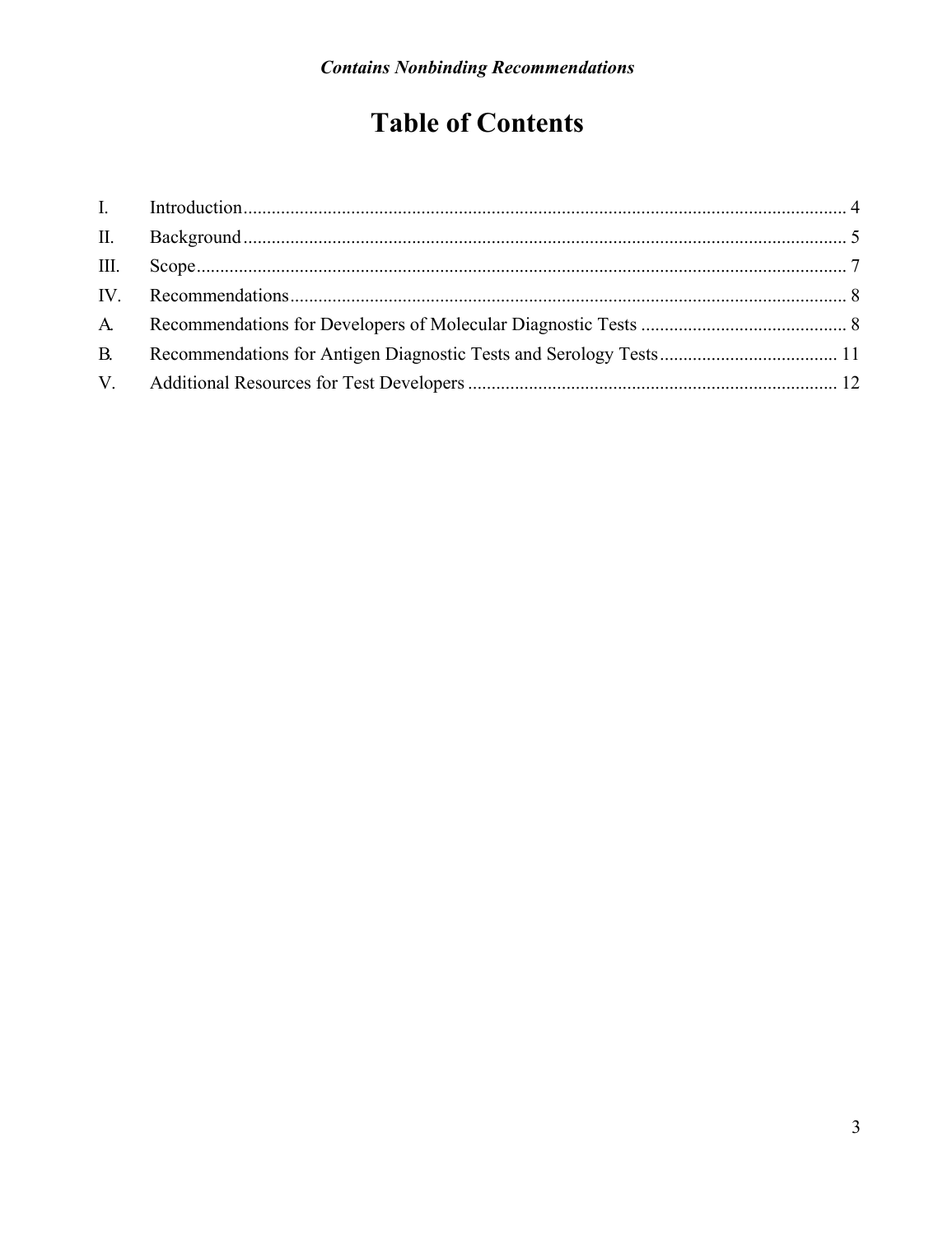# **Policy for Evaluating Impact of Viral Mutations on COVID-19 Tests**

# **Guidance for Test Developers and Food and Drug Administration Staff**

This guidance represents the current thinking of the Food and Drug Administration (FDA or Agency) on this topic. It does not establish any rights for any person and is not binding on FDA or the public. You can use an alternative approach if it satisfies the requirements of the applicable statutes and regulations. To discuss an alternative approach, contact the FDA staff or Office responsible for this guidance as listed on the title page.

## <span id="page-3-0"></span>**I. Introduction**

FDA plays a critical role in protecting the United States from threats such as emerging infectious diseases, including the Coronavirus Disease 2019 (COVID-19) pandemic. FDA is committed to providing timely guidance to support response efforts to this pandemic.

FDA is issuing this guidance to provide a policy and recommendations on evaluating the potential impact of emerging and future viral mutations of SARS-CoV-2 on COVID-19 tests for the duration of the COVID-19 public health emergency. This guidance describes a policy for test developers to consider the impact of emerging and future variants on their COVID-19 tests during development and post-authorization. Throughout this guidance, references to COVID-19 tests are referring to molecular and antigen tests that detect the SARS-CoV-2 virus and serology tests that detect antibodies to the SARS-CoV-2 virus.

This policy is intended to remain in effect only for the duration of the public health emergency related to COVID-19 declared by the Secretary of Health and Human Services (HHS) on January 31, 2020, effective January 27, 2020, including any renewals made by the HHS Secretary in accordance with section 319(a)(2) of the Public Health Service Act (PHS Act) (42 U.S.C.  $247d(a)(2)$ ).

Given this public health emergency, and as discussed in the Notice in the *Federal Register* of March 25, 2020, titled "Process for Making Available Guidance Documents Related to Coronavirus Disease 2019," *available at* [https://www.govinfo.gov/content/pkg/FR-2020-03-25/pdf/2020-](https://www.govinfo.gov/content/pkg/FR-2020-03-25/pdf/2020-06222.pdf) [06222.pdf,](https://www.govinfo.gov/content/pkg/FR-2020-03-25/pdf/2020-06222.pdf) this guidance is being implemented without prior public comment because FDA has determined that prior public participation for this guidance is not feasible or appropriate (see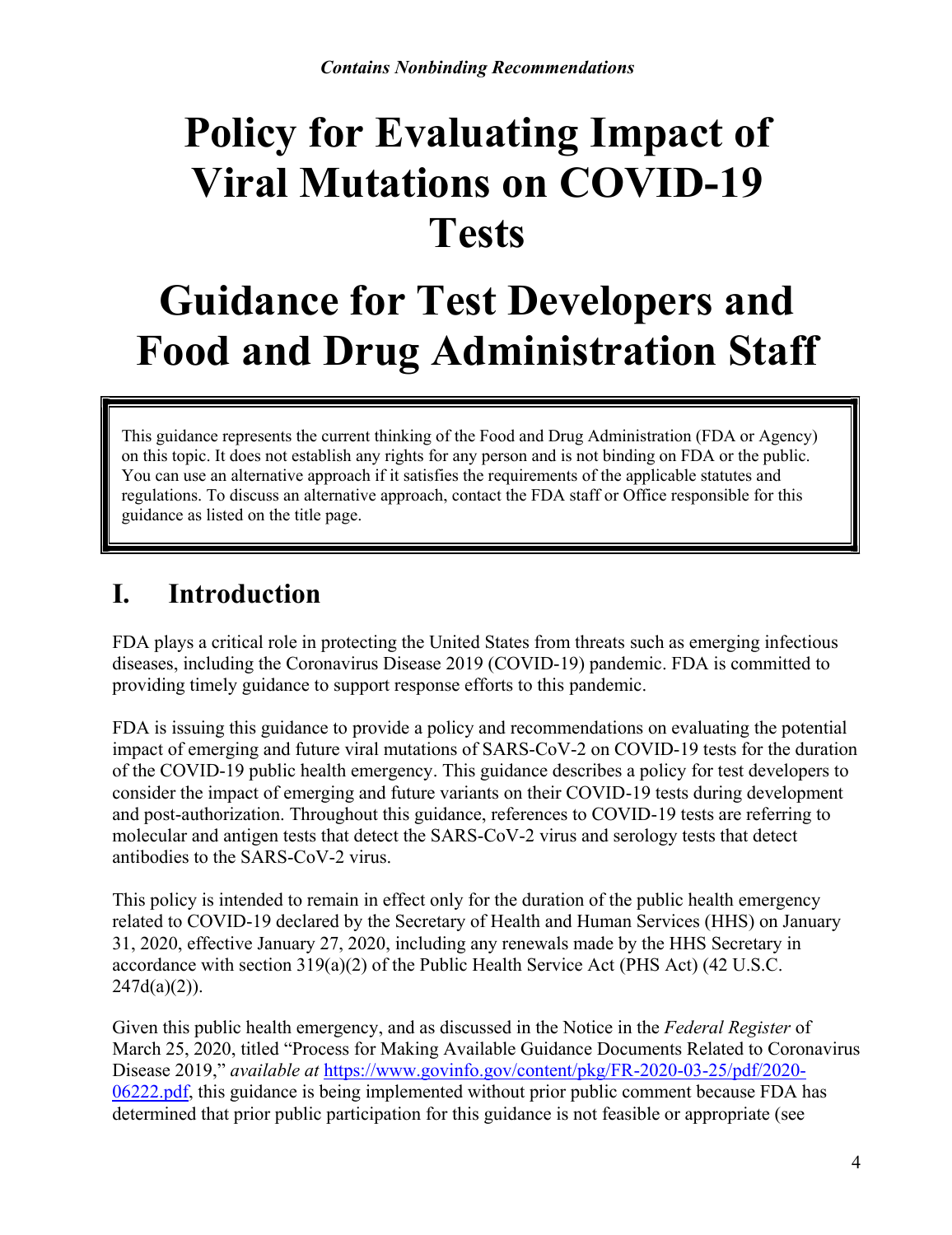section  $701(h)(1)(C)$  of the Federal Food, Drug, and Cosmetic Act (FD&C Act) (21 U.S.C.  $371(h)(1)(C)$ ) and 21 CFR 10.115(g)(2)). This guidance document is being implemented immediately, but it remains subject to comment in accordance with the Agency's good guidance practices.

The contents of this document do not have the force and effect of law and are not meant to bind the public in any way, unless specifically incorporated into a contract. This document is intended only to provide clarity to the public regarding existing requirements under the law. FDA guidance documents, including this guidance, should be viewed only as recommendations, unless specific regulatory or statutory requirements are cited. The use of the word should in FDA guidance means that something is suggested or recommended, but not required.

## <span id="page-4-0"></span>**II. Background**

 $\overline{a}$ 

There is currently an outbreak of respiratory disease caused by a novel coronavirus. The virus has been named "SARS-CoV-2" and the disease it causes has been named "Coronavirus Disease 2019" (COVID-19). On January 31, 2020, HHS issued a declaration of a public health emergency related to COVID-[1](#page-4-1)9 and mobilized the Operating Divisions of HHS.<sup>1</sup> In addition, on March 13, 2020, there was a Presidential declaration of a national emergency in response to COVID-19. $2$ 

The SARS-CoV-2 virus has mutated over time, resulting in genetic variation in the population of circulating virus variants over the course of the COVID-19 pandemic, with new variants of the virus documented in the United States and globally. Sometimes new variants emerge and disappear, and other times new variants persist and increase in prevalence.

SARS-CoV-2 was first identified in Wuhan, China, and in January 2020, the first genetic sequence (Wuhan-Hu1) was made publicly available. Many tests were developed using this sequence. Antigens and antibodies were also derived from the virus with this sequence. Isolate USA-WA1/2020 was then isolated in the United States from a sample taken from a patient with a respiratory illness who had recently returned to Washington State from travel to the affected region of China and developed clinical disease (COVID-19) in January 2020. Over time, SARS-CoV-2 accumulated mutations and has diversified into a myriad of lineages, including variants with increased transmission rates, such as the B.1.1.7 variant (UK VOC-202012/01), B.1.351 variant (South Africa: 20H/501Y.V2) and P.1 variant (Brazil: 20J//501Y.V3). These three variants were detected in the United States as of January 2021.

The terms mutation (or viral mutation, genetic mutation, etc.) and variant (or virus variant, genetic variant, etc.) are used when describing changes in the genetic sequences of SARS-CoV-2. A mutation is an individual genetic change in a SARS-CoV-2 virus sequence when compared with a reference sequence such as Wuhan-Hu1 or USA-WA1/2020. A new virus variant of SARS-CoV-2 has one or more mutations that differentiate it from the reference sequence or predominant virus

```
https://www.phe.gov/emergency/news/healthactions/phe/Pages/default.aspx.
```
<span id="page-4-1"></span><sup>&</sup>lt;sup>1</sup> Secretary of Health and Human Services, Determination that a Public Health Emergency Exists (originally issued on Jan. 31, 2020, and subsequently renewed), available at

<span id="page-4-2"></span><sup>&</sup>lt;sup>2</sup> Proclamation on Declaring a National Emergency Concerning the Novel Coronavirus Disease (COVID-19) Outbreak (Mar. 13, 2020), *available at* [https://trumpwhitehouse.archives.gov/presidential-actions/proclamation-declaring-national](https://trumpwhitehouse.archives.gov/presidential-actions/proclamation-declaring-national-emergency-concerning-novel-coronavirus-disease-covid-19-outbreak/)[emergency-concerning-novel-coronavirus-disease-covid-19-outbreak/.](https://trumpwhitehouse.archives.gov/presidential-actions/proclamation-declaring-national-emergency-concerning-novel-coronavirus-disease-covid-19-outbreak/)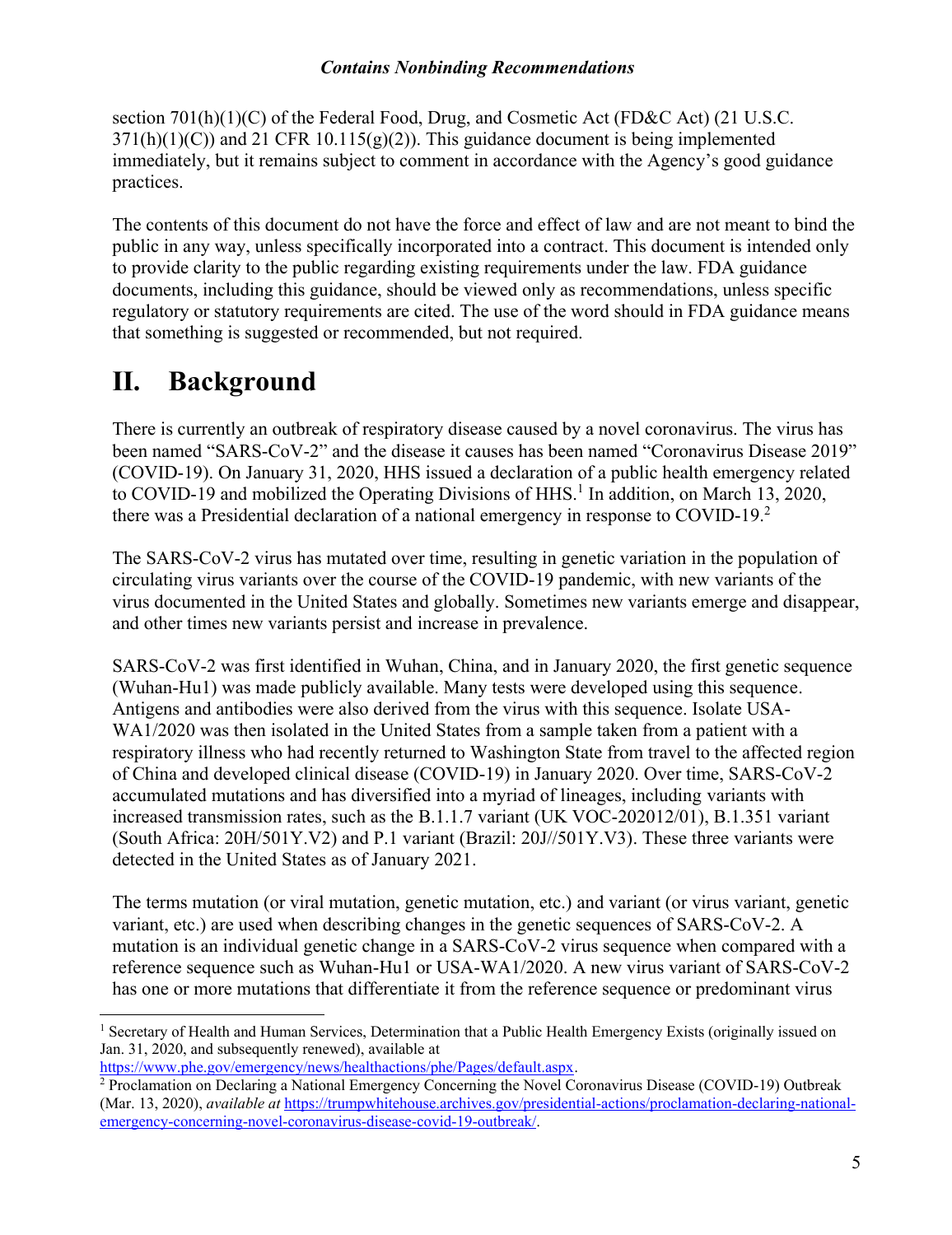variants already circulating in the general population. Variants of SARS-CoV-2 are identified by genomic sequences that contain mutation(s) in the RNA genome, which could result in amino acid substitutions, insertions, and/or deletions in viral proteins. Different variants can result in different phenotypes (e.g., a difference in antigenicity, transmissibility, or virulence).

The presence of SARS-CoV-2 mutations in the SARS-CoV-2 virus in a patient sample can potentially change the performance of a test. The clinical impact of mutations on a test's performance is influenced by various factors.

Molecular tests are designed to detect the virus by targeting a specific region(s) of the viral genome. False negative results may occur if mutations are in the part of the viral genome assessed by that test and reduce a test's ability to detect the virus's RNA genome. Molecular tests designed to detect multiple SARS-CoV-2 genetic targets are less susceptible to the effects of genetic variation than tests designed to detect a single genetic target. The impact of genetic variants on molecular test performance is influenced by the sequence of the variant, the design of the test, and the prevalence of the variant in the population. If the test fails to detect a virus variant and the variant increases in prevalence in a community, there may be an increase in the percentage of false negative results.

Changes in the viral genome can result in changes to viral proteins and, therefore, can also impact the performance of an antigen or serology test.

Antigen tests are designed to detect specific viral proteins. If changes in the viral genome alter the structure of a viral protein targeted by an antigen test, the test may not detect the virus, even if the virus is present, leading to false negative results. The impact of genetic variants on test performance is influenced by the type of change to the protein(s), the design of the test, and the prevalence of the variant in the population.

Serology tests may be designed to detect antibodies produced when the body has an adaptive immune response to an infection. Genetic variants may result in changes to the proteins that elicit an antibody response to the virus and the resulting antibody response. If a serology test is designed to detect antibodies using a particular protein(s), the test may not detect antibodies generated in response to an altered protein configuration. This may result in a false negative test result when antibodies to the virus are present but are not detected by the test. The impact of genetic variants on test performance is influenced by the protein impacted by the genetic change, the type of change to the protein, the resulting change to the antibody response, the design of the test, and the prevalence of the variant in the population.

FDA has collaborated with stakeholders to better understand the public health impact of new virus variants and their impact on test performance, has been routinely monitoring publicly available databases and has coordinated efforts to evaluate the impact of new virus variants on tests that have received Emergency Use Authorization (EUA). Since molecular tests target specific regions of the viral genome, the FDA is monitoring the potential effects of genetic variation on FDA-authorized molecular tests and has been doing so on an ongoing basis throughout the pandemic. As viral mutations can also impact performance of antigen and serology tests, the FDA is also considering the best approach to monitoring the potential effects on EUA-authorized antigen diagnostic and EUA-authorized serology tests.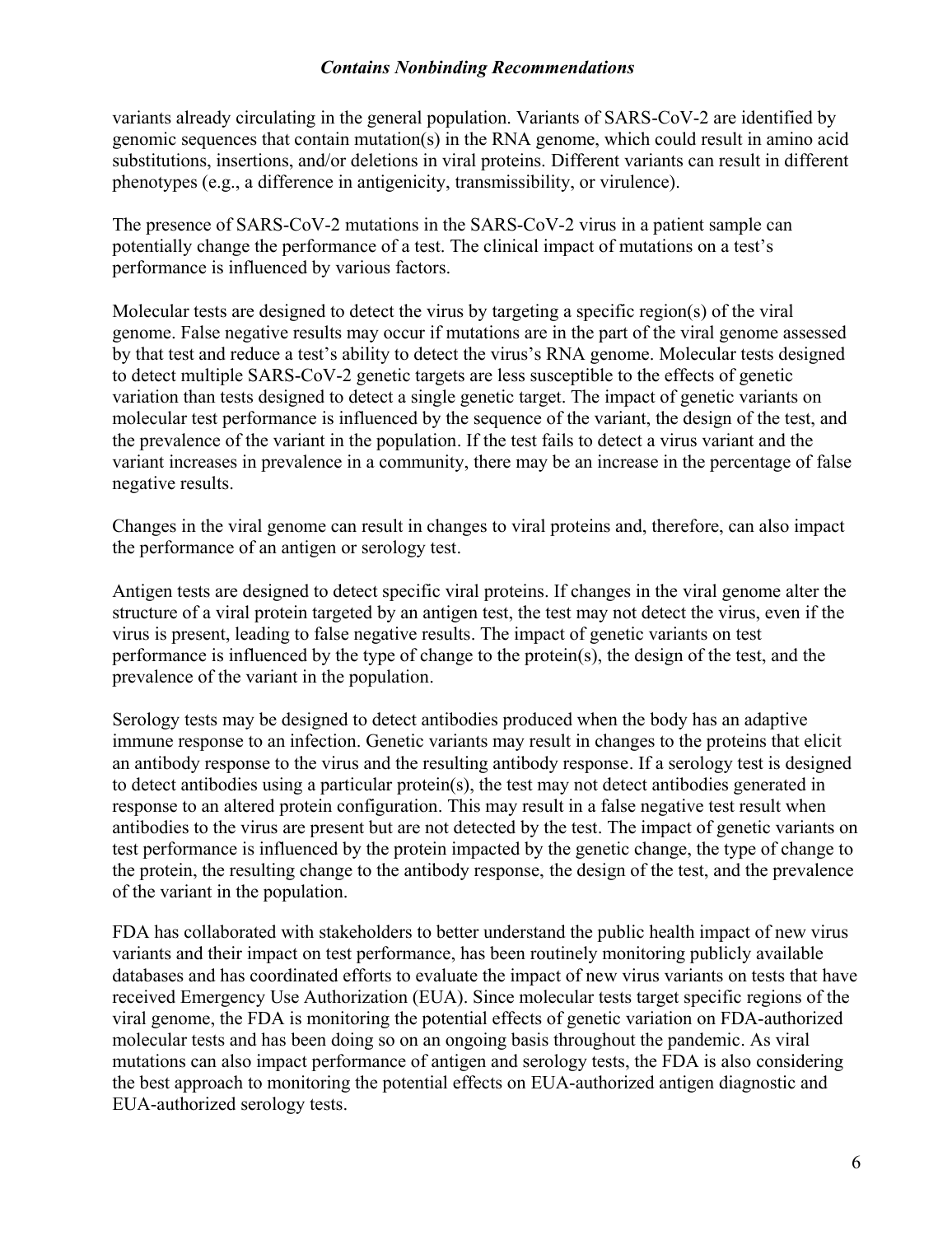One aspect of FDA's monitoring program involves analyzing available sequence data from publicly available genomic databases, such as the  $GISAID<sup>3</sup>$  $GISAID<sup>3</sup>$  $GISAID<sup>3</sup>$  database. Most  $SARS-CoV-2$  mutations in regions of the viral genome which are targeted by authorized molecular tests appear to be present in sequence databases at very low frequency. FDA believes that when these types of mutations are observed in a sequence database at a significant frequency, such as greater than 5% (when considering at least 2000 sequences over a recent period of time, such as the past week, month, or quarter), this may signify that the mutation is present in an increasing proportion of infected individuals in the United States. In addition to mutations appearing in greater than 5% of sequences in the database, any variant with multiple credible reports (e.g., peer-reviewed literature or, in the more immediate term, reports from the public health community, such as state public health laboratories) indicating the potential to impact patient care practices, increased virulence, or increased transmission risk are more closely monitored by FDA because of the possible increased public health risk.

The FDA regularly monitors EUA-authorized molecular tests by aligning the tests' primer/probe sequences (or equivalent if the test uses an alternative amplification approach) with the U.S. SARS-CoV-2 genomes published in the GISAID and other databases to determine whether there are any mutations in the region(s) of the viral genome targeted by the tests, as that may impact test performance. After identifying any mutations that may impact test performance, FDA also considers other information such as where the mutation(s) occur in the relation to the test's primer(s) or probe(s), as well as whether there may be multiple mutations that impact a single test, and whether there is the potential for an aggregate of mutations that could impact a particular test and reduce performance.

This program, including follow-up investigations by certain test developers at FDA's request, resulted in FDA releasing a January 8, 2021, safety alert to clinical laboratory staff and healthcare providers about the potential impact of emerging variants, including the B.1.1.7 variant from the United Kingdom, on test performance.<sup>[4](#page-6-2)</sup> FDA continues to monitor signals concerning variants and COVID-19 authorized tests and will provide additional information to stakeholders and the public as more information becomes available. This guidance is part of those efforts and includes FDA's recommendations based on the information available at this time.

## <span id="page-6-0"></span>**III. Scope**

The recommendations that follow are intended to be used by developers of SARS-CoV-2 molecular, antigen, and serology tests that have been issued an EUA, developers whose tests fall within the policies outlined in the FDA guidance Policy for Coronavirus Disease-2019 Tests [During the Public Health Emergency \(Revised\),](https://www.fda.gov/regulatory-information/search-fda-guidance-documents/policy-coronavirus-disease-2019-tests-during-public-health-emergency-revised) and other developers pursuing an EUA from FDA for COVID-19 molecular, antigen, and serology tests.<sup>[5](#page-6-3)</sup>

<span id="page-6-1"></span> $\overline{a}$ <sup>3</sup> GISAID is a global science initiative and primary source that provides open-access to genomic data of influenza viruses and the novel coronavirus responsible for COVID-19 [\(https://www.gisaid.org/\)](https://www.gisaid.org/).

<span id="page-6-2"></span><sup>4</sup> [https://www.fda.gov/medical-devices/letters-health-care-providers/genetic-variants-sars-cov-2-may-lead-false-negative](https://www.fda.gov/medical-devices/letters-health-care-providers/genetic-variants-sars-cov-2-may-lead-false-negative-results-molecular-tests-detection-sars-cov-2)[results-molecular-tests-detection-sars-cov-2](https://www.fda.gov/medical-devices/letters-health-care-providers/genetic-variants-sars-cov-2-may-lead-false-negative-results-molecular-tests-detection-sars-cov-2)

<span id="page-6-3"></span><sup>&</sup>lt;sup>5</sup> [https://www.fda.gov/regulatory-information/search-fda-guidance-documents/policy-coronavirus-disease-2019-tests](https://www.fda.gov/regulatory-information/search-fda-guidance-documents/policy-coronavirus-disease-2019-tests-during-public-health-emergency-revised)[during-public-health-emergency-revised](https://www.fda.gov/regulatory-information/search-fda-guidance-documents/policy-coronavirus-disease-2019-tests-during-public-health-emergency-revised)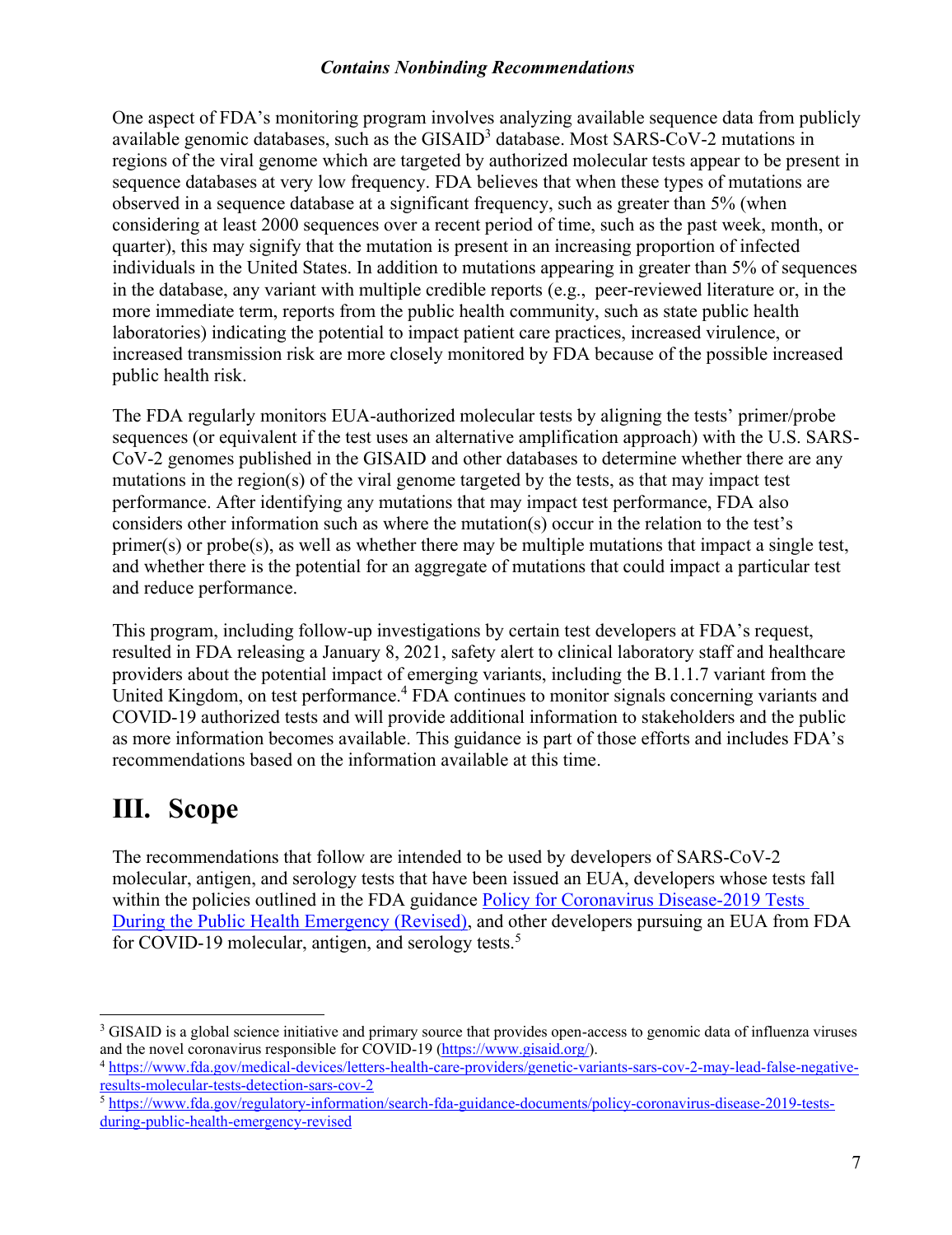## <span id="page-7-0"></span>**IV. Recommendations**

This guidance describes FDA's recommendations for evaluating the potential impact of emerging and future viral mutations of SARS-CoV-2 on COVID-19 tests during the COVID-19 public health emergency. There are recommendations for developers with tests not yet authorized (e.g., regarding test development and EUA requests) as well as recommendations for test developers with authorized tests. FDA will continue to reevaluate and update these recommendations as appropriate based on available information.

We note that FDA is considering whether to include a condition or conditions of authorization for test developers in test EUAs related to evaluating the impact of virus mutation on test performance, including relating to some of the recommendations discussed in this guidance. If FDA does so, test developers would be required to comply with such conditions.

During FDA's review of an EUA request for a COVID-19 test, FDA intends to consider the performance of the test across all known variants, as well as the developer's plans for postauthorization monitoring. FDA recommends that test developers address in their EUA request whether the labeling should include statements or limitations indicating the time period during and geographic location of which clinical specimens used in the test's evaluation were collected, noting that the clinical performance has not been established in all circulating variants, and that performance may vary depending on the variants, and their prevalence, circulating at the time of patient testing.

FDA will work with test developers of previously authorized tests to determine whether such statements, or other updates, are needed for those tests' authorized labeling.

For tests that are being offered for clinical use as described in the <u>Policy for Coronavirus Disease</u>-[2019 Tests During the Public Health Emergency \(Revised\),](https://www.fda.gov/regulatory-information/search-fda-guidance-documents/policy-coronavirus-disease-2019-tests-during-public-health-emergency-revised) FDA recommends test developers consider the previously described factors and include such statements in the test labeling as applicable for their test.

FDA also intends to communicate relevant information about the impact of viral mutation on COVID-19 tests to stakeholders, as appropriate, such as in safety alerts.

### <span id="page-7-1"></span>**A. Recommendations for Developers of Molecular Diagnostic Tests**

Since the performance of a diagnostic test can be impacted by viral mutation, FDA recommends that developers: 1) design their test to minimize the impact of viral mutations on test performance; 2) routinely monitor for viral mutations that may impact test performance; and 3) clearly convey any test limitations in the test's labeling as discussed above. These recommendations are explained more throughout this section.

While tests for viral genotyping of new variants may be helpful for monitoring the spread of viral mutations in SARS-CoV-2, it remains unknown whether there is a clinical need for such tests to manage patient care. Tests designed to target and detect specific known variants are likely to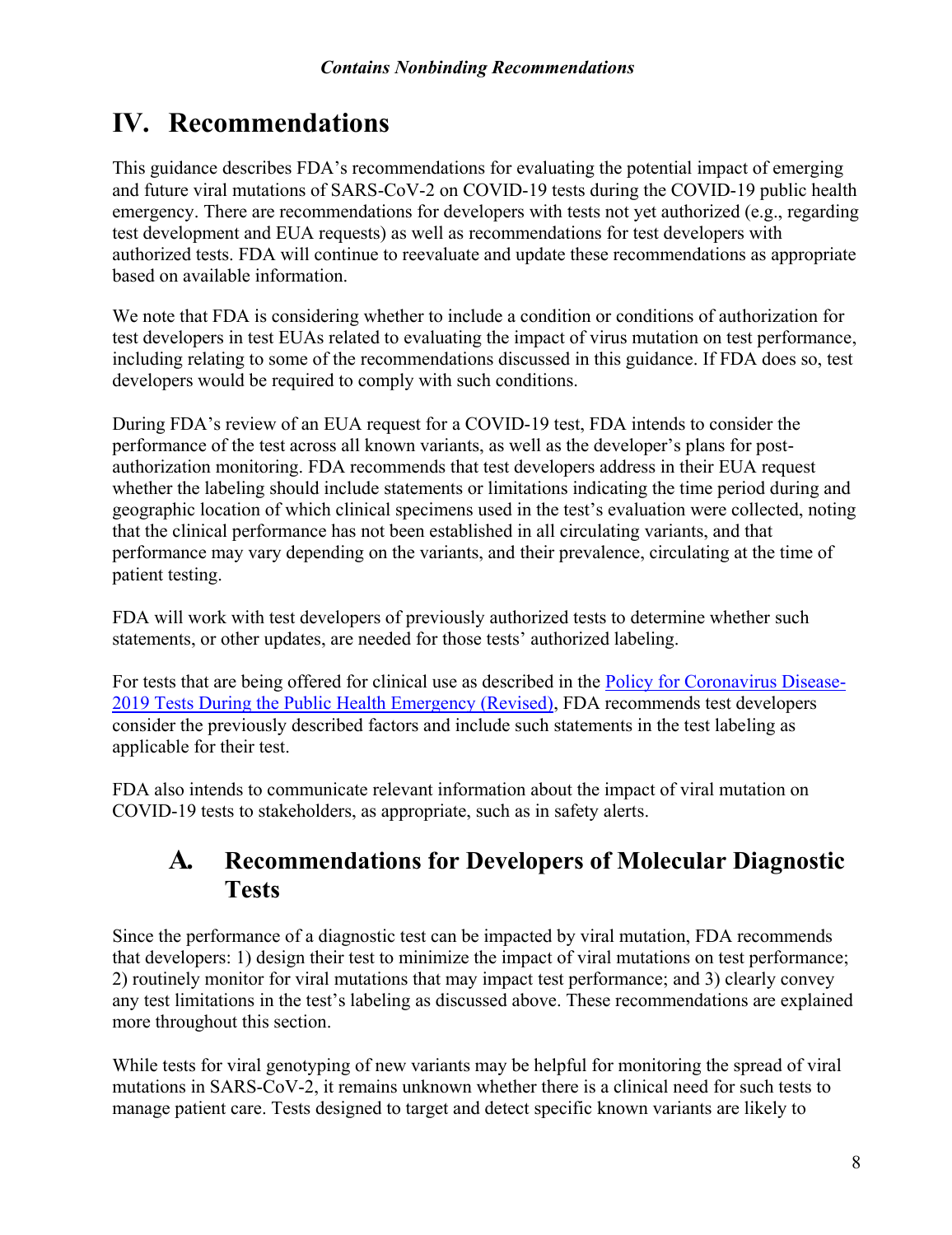become obsolete quickly, as the virus continues to mutate. Therefore, at this time, FDA believes that whole genome sequencing tests may be best suited for genotyping claims due to their ability to detect both known and emerging mutations and variants. FDA recommends that developers of sequencing tests pursuing an EUA with a genotyping claim engage in early discussions with FDA.<sup>[6](#page-8-0)</sup>

#### **1. Design Considerations to Minimize Impact of Viral Mutations**

For molecular tests, FDA recommends developers consider the performance of their test across all known variants at the time of validation and the potential impact of future genetic variants when considering their test design. Designing redundancy into a test may prevent future variants from impacting test performance. Tests with multiple targets and appropriate result interpretation criteria have been used to identify signals that a patient sample may include a variant and should be followed up with additional testing and/or sequencing of the viral genome.<sup>[7](#page-8-1)</sup>

FDA recommends that test developers include in their EUA request a description of how they have evaluated their test performance across all known variants having mutations in the targeted region and a discussion of how their test design mitigates the risk of future viral mutations impacting the test performance.

Including a highly conserved pan-SARS-CoV target (a target in a portion of the genetic code associated with the larger Sarbecovirus subgenus of the genus Betacoronavirus in the Coronaviridae family not specific to SARS-CoV-2) as part of a multiple target test may improve performance with a new genetic variant; however, the number of targets in the test should be appropriate to provide resilience (i.e., a reduction of the risk that viral mutation will impact test performance) and most efficiently leverage developer and laboratory resources. When using a highly conserved target in combination with SARS-CoV-2 specific targets, appropriate result interpretation, such as how to interpret results when a pan-SARS-CoV target is positive while the SARS-CoV-2 specific targets are not and follow-up recommendations for an overall positive result with individual gene negative results, may be needed.

### **2. Routine Monitoring of Viral Mutations that May Impact Molecular Diagnostic Test Performance**

Test developers should assess the potential impact of variants and mutations observed at a significant frequency on their molecular diagnostic test, as well as the potential impact of those viral mutations detected in a smaller percent of the population where there are signs of increasing prevalence.

In particular, FDA suggests that developers of molecular tests should periodically conduct sequence alignment of their primer/probe sequences with publicly available SARS-CoV-2 genomes, such as in the GISAID database, to determine the extent to which mutations may impact test performance. If any mutations are identified in the target regions of the test's primers and probes (or equivalent if the test uses an alternative amplification approach), the developer should consider several factors: (1) location of the sequence mismatch within the primers/probes, (2) whether multiple sequence mismatches could impact a single test, and (3) whether the aggregate of

<span id="page-8-1"></span><span id="page-8-0"></span> $\ddot{ }$ <sup>6</sup> Developers may discuss their genotyping tests with FDA through [CDRH-EUA-Templates@FDA.HHS.GOV](mailto:CDRH-EUA-Templates@fda.hhs.gov). <sup>7</sup> [https://www.cdc.gov/mmwr/volumes/70/wr/mm7003e2.htm?s\\_cid=mm7003e2\\_w](https://www.cdc.gov/mmwr/volumes/70/wr/mm7003e2.htm?s_cid=mm7003e2_w)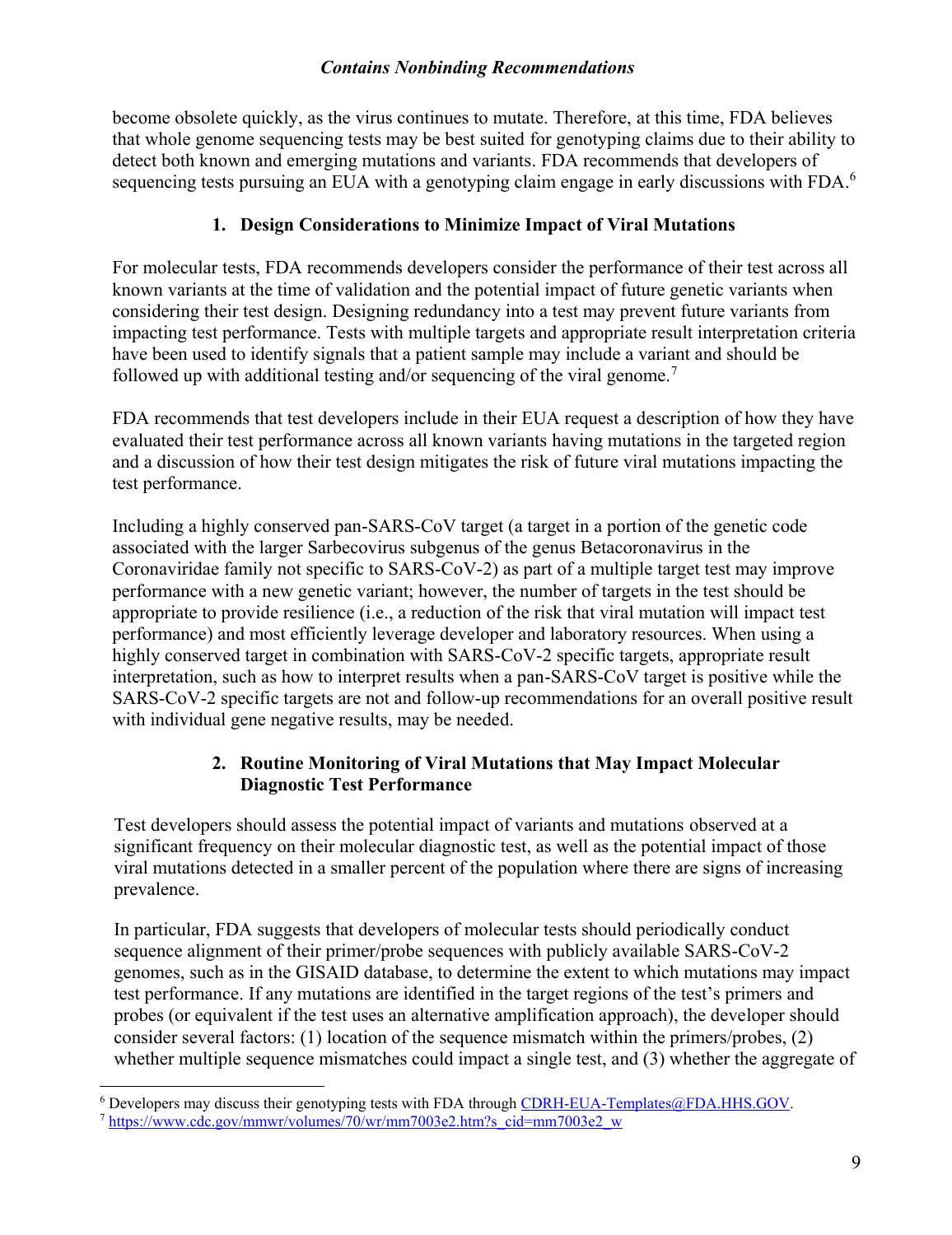mutations could impact a particular test to reduce performance by 5% or more from the previously established performance (as reflected in the authorization documents for authorized tests), or drop the test's performance below the performance recommendations in the applicable EUA template(s) for molecular diagnostic tests for SARS-CoV-2 as discussed in Section VI of FDA's guidance [Policy for Coronavirus Disease-2019 Tests During the Public Health Emergency \(Revised\)](https://www.fda.gov/regulatory-information/search-fda-guidance-documents/policy-coronavirus-disease-2019-tests-during-public-health-emergency-revised).<sup>[8](#page-9-0)</sup> FDA intends to revise the applicable EUA template(s) to include information and recommendations for monitoring sequence databases and FDA intends to update the EUA template(s) as databases are improved and a more systematic collection of viral sequences becomes available.

Since mutations in the viral genome can affect hybridization of test reagents with SARS-CoV-2, FDA recommends evaluating hybridization changes when a test developer identifies a mutation expected to result in a mismatch, or mismatches, within the target primer/probe binding site(s). Investigations of the impact on hybridization can be done in three stages, each providing a more accurate evaluation of test performance than the last: *in silico* calculation, wet testing of genomic material, and wet testing of a virus isolate with a mutation. FDA recommends that the developer investigate the impact that the corresponding viral mutation may confer on test performance and provide FDA with the following information in their EUA request (if conducted pre-EUA) or in a supplemental EUA request (if conducted post-EUA):

- 1) The results from melting temperature  $(T_m)$  calculations with the test's primers and/or probes and the viral target with and without the mutation(s) in question.  $T_m$  is a calculation which provides information on the hybridization of DNA or RNA. When a mutation is introduced into a sequence, the  $T_m$  can decrease if the stability of the DNA/DNA or DNA/RNA duplex has been reduced. FDA recommends performing this calculation using conditions such as ion concentration and primer excess which are reflective of the conditions of the test. FDA recommends providing a description of the method used to calculate T<sub>m</sub>.
- 2) An analysis to establish how the melting temperature changes as a function of changing salt and primer concentration.
- 3) An analysis and justification of the likelihood that the mutation may impact test performance and an evaluation of the impact on the benefits and risks of the test; and
- 4) A justification for any actions taken, or not taken, based on the outcome of the developer's analysis.

Based on the results of the analysis, the developer should determine whether the mutation in question has a significant likelihood to impact the performance of their test, such as a reduction in  $T<sub>m</sub>$  to at or below the annealing temperature of the test, or a mutation associated with known or suspected false negatives suggesting a reduction in the test's performance below the performance recommendations in the applicable EUA template(s).<sup>[9](#page-9-1)</sup> If it does, FDA recommends wet testing with a clinical sample with the mutation, if available. If not available, due to potential difficulties in

<span id="page-9-0"></span> $\overline{a}$ <sup>8</sup> These templates are also available on FDA's website at [https://www.fda.gov/medical-devices/coronavirus-disease-](https://www.fda.gov/medical-devices/coronavirus-disease-2019-covid-19-emergency-use-authorizations-medical-devices/vitro-diagnostics-euas)[2019-covid-19-emergency-use-authorizations-medical-devices/vitro-diagnostics-euas#covid19ivdTemplates.](https://www.fda.gov/medical-devices/coronavirus-disease-2019-covid-19-emergency-use-authorizations-medical-devices/vitro-diagnostics-euas)

<span id="page-9-1"></span><sup>&</sup>lt;sup>9</sup> These templates are also available on FDA's website at [https://www.fda.gov/medical-devices/coronavirus-disease-](https://www.fda.gov/medical-devices/coronavirus-disease-2019-covid-19-emergency-use-authorizations-medical-devices/vitro-diagnostics-euas)[2019-covid-19-emergency-use-authorizations-medical-devices/vitro-diagnostics-euas#covid19ivdTemplates.](https://www.fda.gov/medical-devices/coronavirus-disease-2019-covid-19-emergency-use-authorizations-medical-devices/vitro-diagnostics-euas)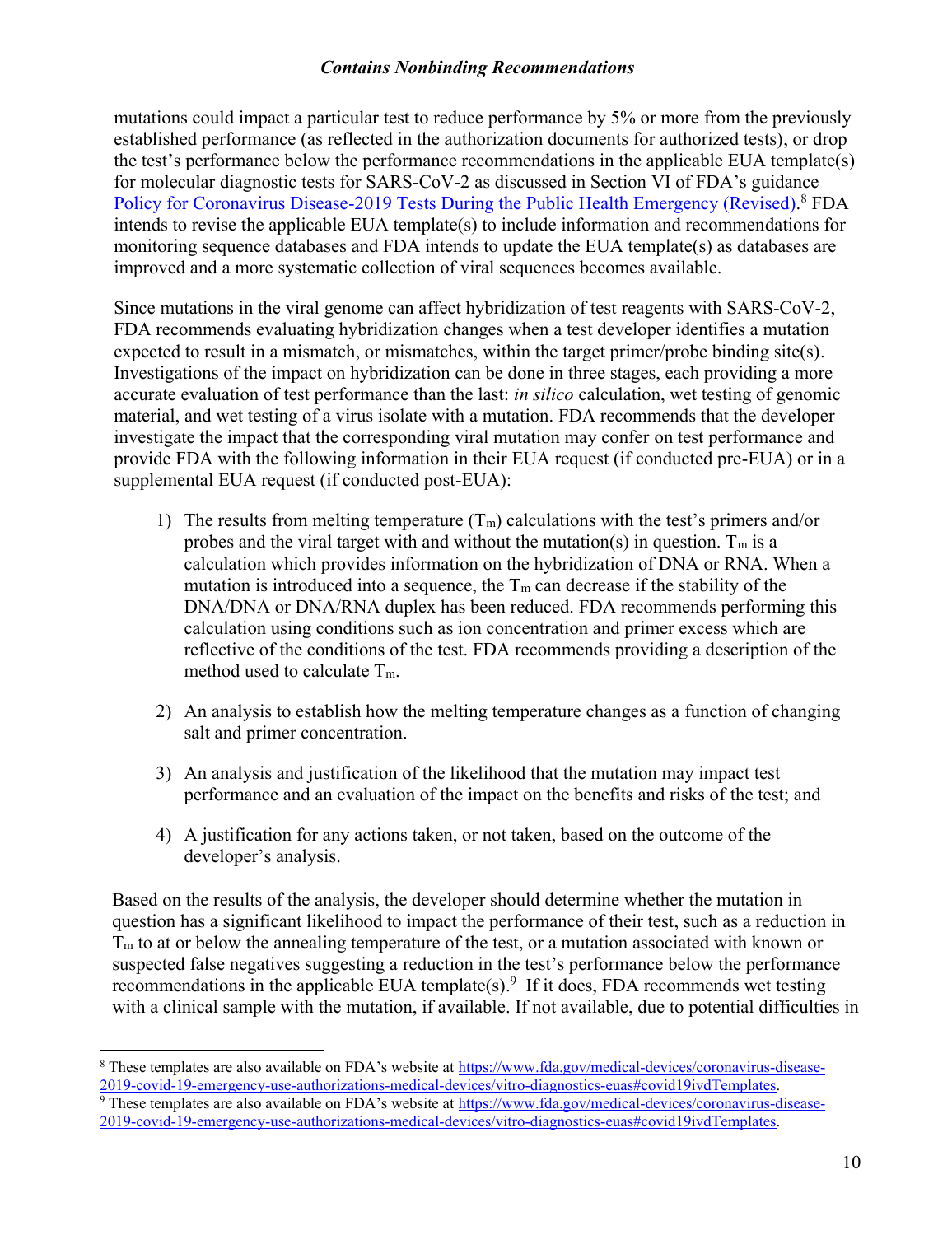identifying and acquiring such a sample, FDA recommends using synthetic RNA targets with and without the mutation. Testing should be performed in a manner similar to a typical limit of detection (LoD) study where limiting dilutions are tested in parallel and the LoD is established for both synthetic targets.

If a difference of >3-fold in LoD is found, and the test is not yet authorized, FDA recommends that the developer's EUA request include a risk analysis for the observed decrease in performance and either a description and justification of any further risk mitigations, or alternatively, if the developer believes that no mitigations are needed, a justification for the position that the known and potential benefits outweigh the known and potential risks.

For already authorized tests, if a difference of >3-fold in LoD is found or the test developer otherwise identifies viral mutations with the potential to change the benefit-risk profile of their product, it is FDA's current recommendation that test developers notify FDA in a supplemental EUA request including a risk analysis for the observed decrease in sensitivity and either a description and justification of any further risk mitigations, or alternatively, if the developer believes that no mitigations are needed, a justification for the position that the known and potential benefits outweigh the known and potential risks.

If requested by FDA, test developers should submit records of the recommended evaluations to FDA for review in a timely manner. FDA may request additional studies and/or data analysis to address concerns identified by a test developer or by FDA (e.g., through FDA's monitoring program).

If requested by FDA to evaluate the impact of a specific mutation(s) or variant(s), FDA expects a test developer of an authorized test to perform the requested evaluation in a timely manner. FDA expects that such studies, study designs and/or data analysis, including a timeline for submission of information to FDA, will be agreed upon between a test developer and FDA. For instance, FDA may request to establish the LoD using limiting dilutions of quantified synthetic RNA or quantified in vitro transcripts of both the target sequence from the reference genome (i.e., perfect match target) and the sequence harboring the mutation of interest.

Further, if FDA identifies signals concerning authorized molecular diagnostic tests through our monitoring efforts, FDA will contact the test developer and expects the developer to investigate the impact that the viral genome mutation identified may confer to the performance of its test and provide information from that investigation back to FDA in a timely manner.

If a potential impact on performance of an authorized test is identified, FDA intends to work with the test developer to address those issues, for example by updating their labeling to reflect potential changes in performance of their test, or to consider modifications to the test if needed. FDA may also take additional actions, such as revocation of an EUA, as appropriate.

### <span id="page-10-0"></span>**B. Recommendations for Antigen Diagnostic Tests and Serology Tests**

FDA also recommends that developers of antigen diagnostic tests and serology tests consider the potential for future genetic mutations and viral variants when developing their test. Monitoring the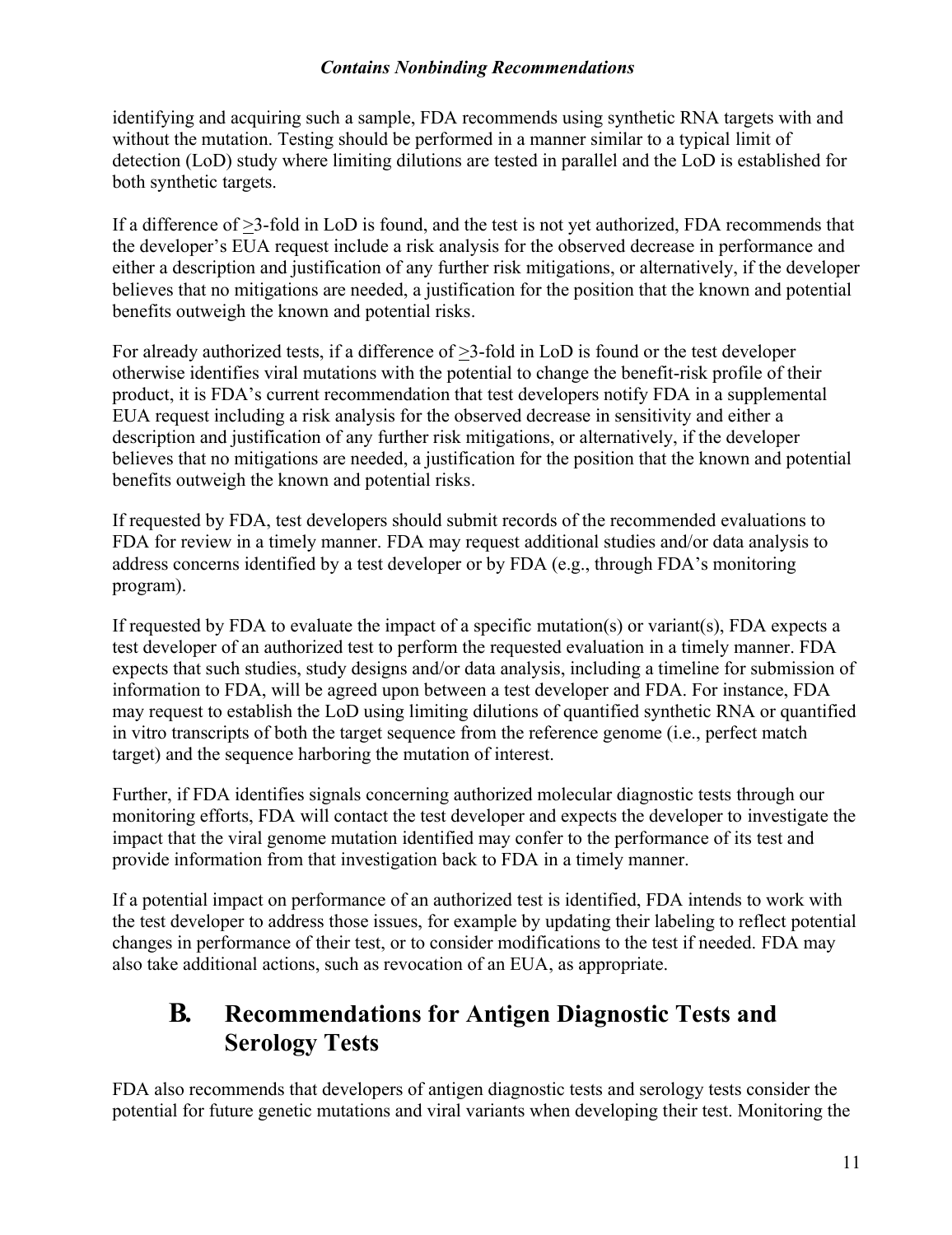impact of genetic variants on antigen tests and serology tests is not as straightforward as for molecular tests. FDA is considering how to best assess the impact on antigen and serology test performance, such as obtaining samples of novel variants to characterize their impact on the analytical performance of the test, using in silico and/or in vitro models to characterize the impact of certain mutations on the proteins responsible for eliciting an antibody response, and/or evaluating the clinical performance using clinical specimens obtained from individuals with the novel viral variants.

Test developers should engage in discussions with FDA early during their test development to ensure they are apprised of any new developments as FDA continues to develop appropriate recommendations for approaches that test developers could use to evaluate the impact of novel variants on the performance of antigen tests and serology tests, including those already authorized and those for which the test developers are seeking or will seek an EUA.

Test developers should consider the potential impact of genetic mutations and variants already in circulation and develop a plan to 1) routinely monitor for new genetic mutations and viral variants and 2) assess the impact of the mutations or viral variants on their test's performance, as needed, considering the potential of a given mutation or viral variant to impact their test.

Test developers, both pre- and post-authorization, should also consider whether there is the potential for the aggregate of mutations to reduce performance of the test by 5% or more from the previously established performance (as reflected in the authorization documents for authorized tests), or to drop the test's performance below the performance recommendations in the applicable EUA template. $10$ 

FDA intends to update the EUA templates<sup>[11](#page-11-2)</sup> with additional considerations related to the impact of genetic variants on test performance as we learn more about the COVID-19 disease and our knowledge in this area progresses.

## <span id="page-11-0"></span>**V. Additional Resources for Test Developers**

The following resources may be useful to developers for monitoring genetic variants and the potential impact on test performance:

- · GISAID is a global science initiative and primary source that provides open-access to genomic data of influenza viruses and the novel coronavirus responsible for COVID-19. <https://www.gisaid.org/>
- · FDA COVID-19 Test Policy Guidance: *[Policy for Coronavirus Disease-2019 Tests During](https://www.fda.gov/regulatory-information/search-fda-guidance-documents/policy-coronavirus-disease-2019-tests-during-public-health-emergency-revised)  the Public Health Emergency (Revised) - [Immediately in Effect Guidance for Clinical](https://www.fda.gov/regulatory-information/search-fda-guidance-documents/policy-coronavirus-disease-2019-tests-during-public-health-emergency-revised)  [Laboratories, Commercial Manufacturers, and Food and Drug Administration Staff](https://www.fda.gov/regulatory-information/search-fda-guidance-documents/policy-coronavirus-disease-2019-tests-during-public-health-emergency-revised)*

<span id="page-11-1"></span> $\overline{a}$ <sup>10</sup> [https://www.fda.gov/medical-devices/coronavirus-disease-2019-covid-19-emergency-use-authorizations-medical](https://www.fda.gov/medical-devices/coronavirus-disease-2019-covid-19-emergency-use-authorizations-medical-devices/vitro-diagnostics-euas)[devices/vitro-diagnostics-euas#covid19ivdTemplates](https://www.fda.gov/medical-devices/coronavirus-disease-2019-covid-19-emergency-use-authorizations-medical-devices/vitro-diagnostics-euas)

<span id="page-11-2"></span><sup>11</sup> [https://www.fda.gov/medical-devices/coronavirus-disease-2019-covid-19-emergency-use-authorizations-medical](https://www.fda.gov/medical-devices/coronavirus-disease-2019-covid-19-emergency-use-authorizations-medical-devices/vitro-diagnostics-euas)[devices/vitro-diagnostics-euas#covid19ivdTemplates](https://www.fda.gov/medical-devices/coronavirus-disease-2019-covid-19-emergency-use-authorizations-medical-devices/vitro-diagnostics-euas)